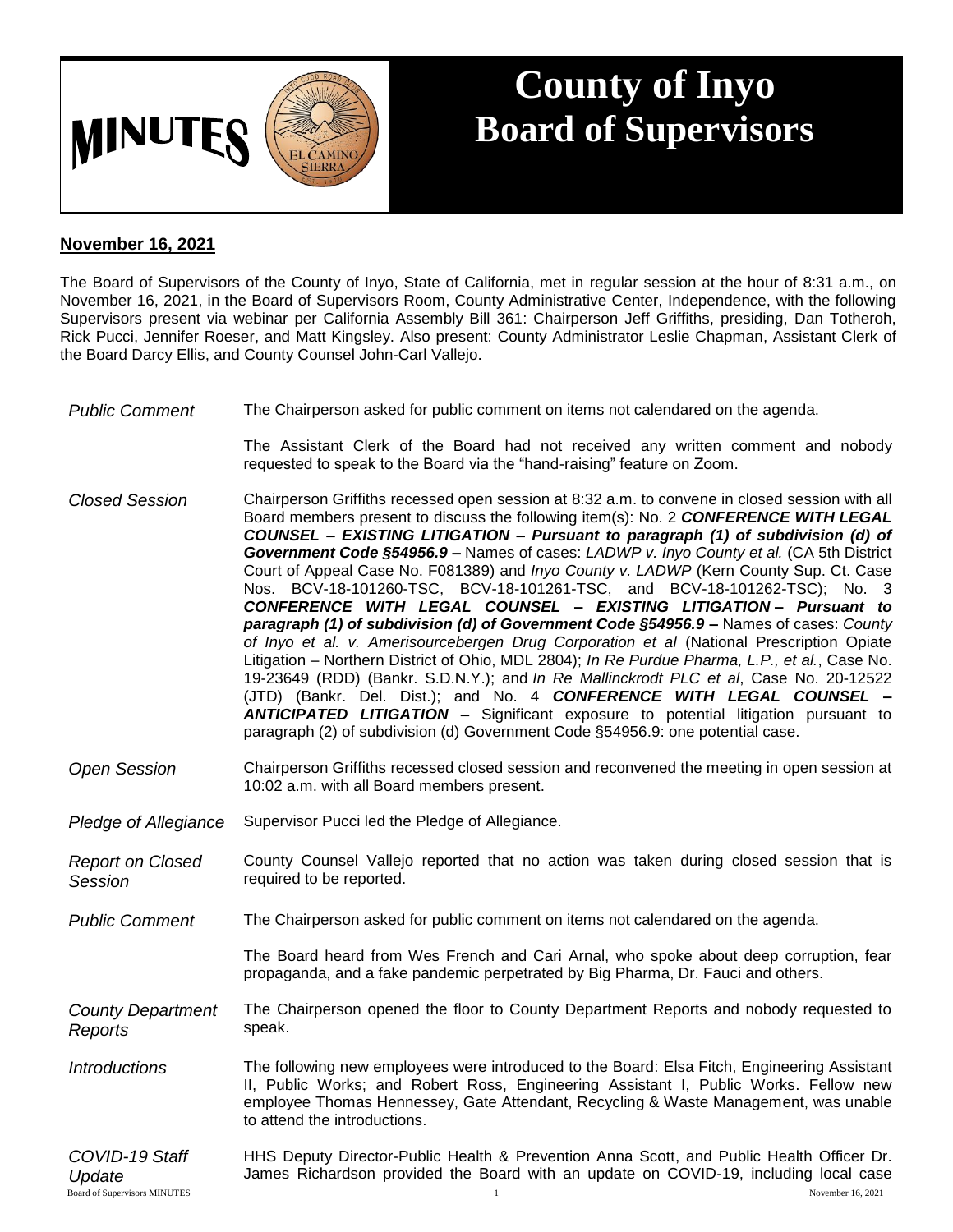numbers, vaccinations, current hospitalizations, and upcoming availability of booster shots. Ms. Scott also shared a slide show with data showing local trends, noting that Inyo County's case rate continues to decline but it is still the highest case rate in the state.

The Assistant Clerk of the Board read aloud letters from Rhonda Erickson, urging a lifting of the mask mandate; and Ron Borin DDS, who said the blame for transmission of COVID should not be placed on any individuals or business owners. She also read aloud letters from the following who expressed gratitude to the Board, HHS, and Dr. Richardson, as well as support for the mask mandate, and urged the Board to stand strong against a hostile and very vocal minority: Kim Huizar, Marty Hornick, Betsy McDonald, Ann Strohm, Harold McDonald, Robert Atlee, Drew and Judy Wickman, Karen and Stan Conger, Dr. Erica Rotondo, Fran Hunt, Linda Arnold, Jean Sprague, Theresa Carson, Karen and Rick Scott, John and Ros Gorham, Edie and Erich Warkentine, Monica Stigliano-Stormo and Ron Stormo, Julie Tiede, Bryan Mack, Esq., and Sherry Cosgrove.

Public comment was made via Zoom by Wes French, who accused the Board of ignoring both common sense and science in favor of illegal mandates; Lynette McIntosh, who said deaths from the vaccine are being hidden; Justin Barton, who said he and his wife have been personally touched by six deaths from the virus and as a long-time medic, he is scared – especially for the really vulnerable populations; Deena Davenport-Conway, who said a lot of business owners and individuals are losing patience with the loud minority disseminating misinformation and basically holding Inyo County back from moving beyond the virus; Wayne Croasdale, who asked whether anyone on the Board can actually list two of the ingredients in the vaccine; Drew Wickman, who pointed to school-mandated vaccines that have been effective in preventing his grandchildren from contracting the measles, mumps, and chicken pox and said we're in this together whether we like it or not; Josh Nicholson, who disagreed with one the letter-writers that speakers are bullying the Board and did not like another veteran's comments about sacrifice with relation to wearing a mask; and "Todd," who asked whether vaccine recipients are being given a fact sheet at the time of their shots.

- *Recess/Reconvene* The Chairperson recessed the meeting at 11:42 a.m. and reconvened the meeting at 11:52 a.m. with all Board members present.
- *County Counsel – Redistricting Hearing* Chairperson Griffiths opened and Deputy County Counsel Grace Chuchla introduced the sixth of several public hearings on the 2020 Census redistricting process in lnyo County. Ms. Chuchla and Planning Director Cathreen Richards reviewed for the Board and public the redistricting process, and potential changes to districts. They also presented proposed maps that would consolidate all local Tribes into a single supervisorial district, as requested by members of the public.

Josh Nicholson of Bishop said he is trying to refine the proposed map he submitted to the County, noting that his goal is to keep redistricting simple based on communities of interest. The Assistant Clerk of the Board read aloud comments from Stacey Brown of Bishop, making five points about the process, including the need for supervisors to be able to physically travel to and represent their constituents; Mel Joseph of Lone Pine who opposed the idea of single Tribal district; Michael Godbe, who supported the idea of a single Tribal district; Teri Roberts-Allsup, who opposed redistricting altogether; Dan Connor and Kathryn Erickson, who both suggested each district should have the same number of people represented by a single supervisor.

Board members encouraged additional feedback and ideas from the public, including the local Tribes. Ms. Chuchla noted that the Board will be approving a final map on December 14, so realistically the public should submit them no later than December 1 so staff can study them.

The public hearing was closed.

*Recess/Reconvene* The Chairperson recessed the meeting at 11:26 a.m. and reconvened the meeting at 11:31 a.m. with all Board members present.

Board of Supervisors MINUTES 2 November 16, 2021 *Planning – Ordinance 1274 (McNeal GPA, ZR)*

Planning Director Cathreen Richards provided background and other details on a request to amend the zoning of a piece of property in Tecopa. The Chairperson opened the public hearing at 12:47 p.m. and, with nobody wishing to speak, closed the public hearing at 12:47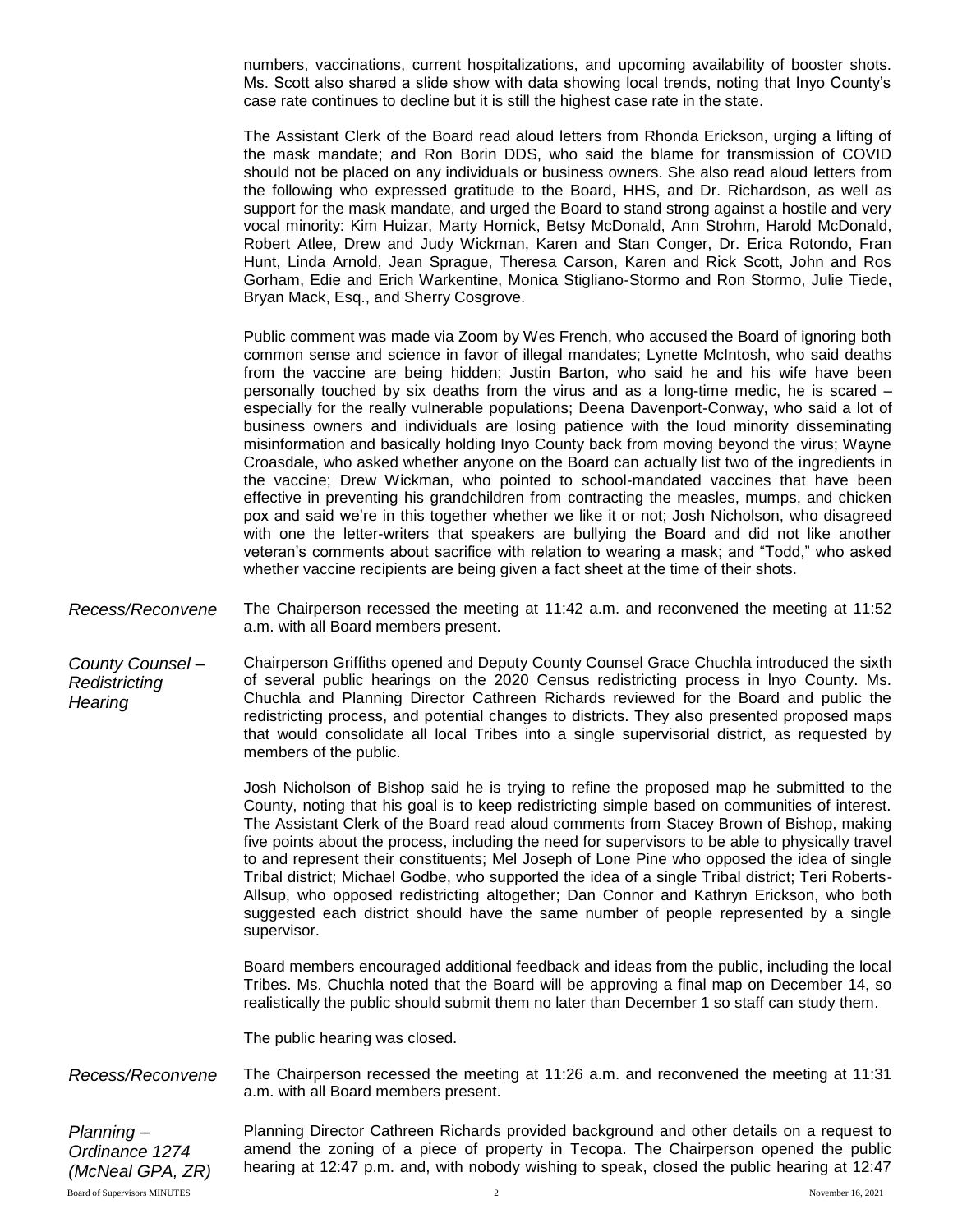p.m. Moved by Supervisor Kingsley and seconded by Supervisor Roeser to: A) approve General Plan Amendment (GPA) 2021-03/W. McNeal; B) approve proposed Ordinance 1274 - Zone Reclassification (ZR) 2021-03/McNeal, amending the Zoning Map of the County of Inyo; and C) certify that the provisions of the California Environmental Quality Act have been met. Motion carried unanimously.

- *Personnel – PA/PG Salary Correction* CAO Chapman and Assistant CAO Se Dishion introduced an ordinance to correct a clerical error involving the salary of the Public Administrator/Public Guardian in an ordinance approved by the Board earlier this year to adjust elected offices' salaries. Justin Barton spoke in favor of tabling the item to allow the Board to get a true sense of just how much work the PA/PG does, at all hours of the day and night. CAO Chapman said the proposed action is not meant to make any judgment on the PA/PG's work performance. She noted that as the methodology for creating the new salaries was being developed, every elected official was given the chance to negotiate the figures and that time has passed. The Board agreed that the new ordinance is no reflecting of the PA/PG's performance. Moved by Supervisor Kingsley and seconded by Supervisor Totheroh to: A) waive the first reading of proposed Ordinance 1275 titled, "An Ordinance of the Board of Supervisors, County of Inyo, State of California, Amending Section 2.88.040 of the Inyo County Code to Provide for a correction in the Salary for Certain Elected County Officials, Excluding Members of the Board of Supervisors," B) and set enactment for November 23, 2021 in the Board of Supervisors Chamber, Independence. Motion carried unanimously.
- *County Counsel – Grace Chuchla Contract Amendment 1* Moved by Supervisor Totheroh and seconded by Supervisor Roeser to approve Amendment No. 1 to the employment agreement between the County of Inyo and Grace Chuchla for the provision of personal services as a Deputy Counsel effective November 16, 2021. Motion carried unanimously.
- *HHS – Assistant HHS Director* Moved by Supervisor Kingsley and seconded by Supervisor Roeser for the Board to find that, consistent with the adopted Authorized Position Review Policy: A) the availability of funding for one (1) Assistant Director of Health and Human Services (HHS) exists in one or more non-General Fund budgets, as certified by the HHS Director and concurred with by the County Administrator and Auditor-Controller; B) where internal candidates may meet the qualifications for the position, the vacancy could possibly be filled through an internal recruitment, but an open recruitment is more appropriate to ensure qualified applicants apply; C) approve the hiring of one (1) Assistant Director of HHS at Range 92 (\$8,394 - \$10,204); and D) if an internal candidate is hired as a result of the open recruitment, authorize HHS to backfill the resulting vacancy. Motion carried unanimously.

*Public Works-Parks & Rec – Parks*  Moved by Supervisor Pucci and seconded by Supervisor Totheroh to approve the hiring of a Parks Specialist II at Range 54 (\$3,392 - \$4,127), Step E. Motion carried unanimously.

*Sheriff – Office Technician I-III* Moved by Supervisor Kingsley and seconded by Supervisor Roeser for the Board to find that, consistent with the adopted Authorized Position Review Policy: A) the availability of funding for one (1) Office Technician I-III exists in the General Fund, as certified by the Sheriff and concurred with by the County Administrator and Auditor-Controller; B) where internal candidates may meet the qualifications for the position, the vacancy could possibly be filled through an internal recruitment, but an open recruitment is more appropriate to ensure qualified applicants apply; and C) approve the hiring of one (1) Office Technician I-III, Range 55-63 (\$3,477 - \$5,091), up to step E depending on qualifications. Motion carried unanimously.

*Recess/Reconvene* The Chairperson recessed the meeting at 1:05 p.m. and reconvened the meeting at 1:32 p.m. with all Board members present.

*Clerk-Recorder-Elections – Granicus Sole-Source P.O.* Moved by Supervisor Pucci and seconded by Supervisor Kingsley to: A) declare Granicus, LLC of Saint Paul, MN a sole-source provider of electronic management of Conflict of Interest Form 700 software DisclosureDocs; and B) authorize payment in an amount not to exceed \$11,000, payable to Granicus, LLC for the provision of software subscription services of DisclosureDocs/eDisclosureDocs for Fiscal Year 2021-2022. Motion carried unanimously.

*Specialist II Step E*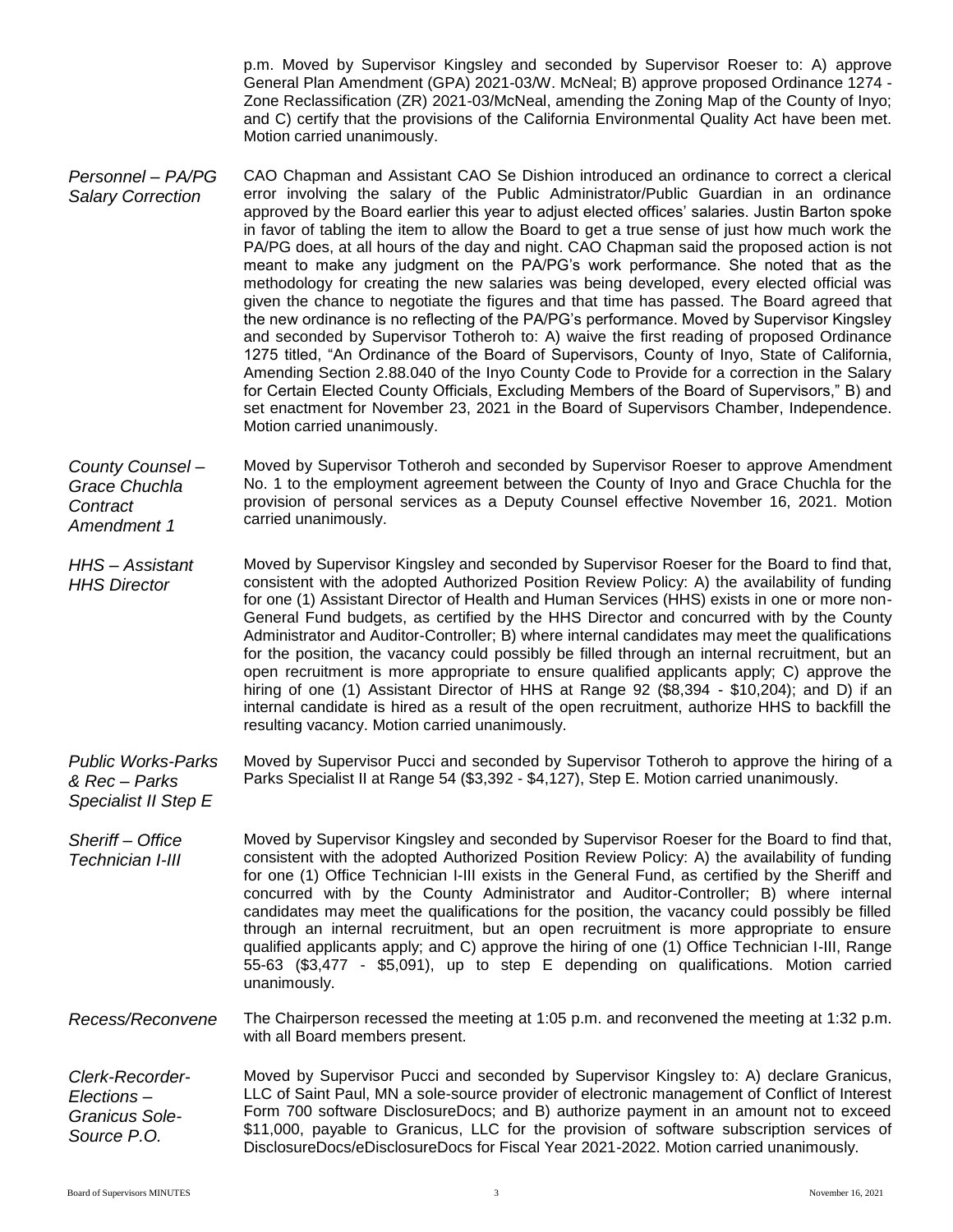*Information Services – Dell Tech Refresh Purchases* Moved by Supervisor Pucci and seconded by Supervisor Kingsley to ratify and approve purchases from Dell USA L.P. for an amount not to exceed \$156,000 for the purchase of 116 Dell Latitude 5520 laptop computers with 3-year warranties, 116 Dell Monitors and 116 Dell docking stations, pursuant to the Technology Refresh Initiative. Motion carried unanimously.

*County Counsel – AB 361 Findings* Moved by Supervisor Pucci and seconded by Supervisor Kingsley to adopt findings pursuant to AB 361 that: A) the Board reconsidered the circumstances of the existing State of Emergency issued on March 4, 2020, in response to the COVID-19 pandemic; and B) local officials continue to recommend measures to promote social distancing, and/or the state of emergency continues to directly impact the ability of the members to meet safely in person. Motion carried unanimously.

*HHS-Social Services – Binti Agreement* Moved by Supervisor Pucci and seconded by Supervisor Kingsley to ratify and approve the agreement between the County of Inyo and Binti, Inc. for the provision of an online web portal for Resource Family Approval application and approval process management, for a total not to exceed \$19,103 for the period of July 1, 2021 through June 30, 2024 contingent upon adoption of future budgets; and authorize the HHS Director to sign the agreement. Motion carried unanimously.

*Public Works – LSC Contract Amendment 2* Moved by Supervisor Pucci and seconded by Supervisor Kingsley to approve Amendment 2 to the contract with LSC Transportation Consultants, Inc., of Tahoe City, CA, in the amount of \$45,097 to update the 2023 Regional Transportation Plan, and \$69,510 to develop a Local Road Safety Plan, thereby increasing the amount of the contract to an amount not to exceed \$159,742, and to extend the end date of the contract to December 31, 2023, contingent upon the Board's approval of future budgets, and authorize the Chairperson to sign. Motion carried unanimously.

*Public Works – LN Curtis P.O.* Moved by Supervisor Pucci and seconded by Supervisor Kingsley to authorize a purchase order in an amount not to exceed \$41,181, payable to LN Curtis of Walnut Creek, CA for firefighter personal protective equipment. Motion carried unanimously.

*Public Works – Security Camera Purchasing Increase* Moved by Supervisor Pucci and seconded by Supervisor Kingsley to authorize an increase of the Public Works Department's purchasing authority with International Distribution Network of Riverside, CA by \$2,573 to a total not-to-exceed amount of \$12,443.17, for the purchase of security cameras. Motion carried unanimously.

*Public Work – Trim Const./Allen's Garage Doors Sole-Source P.O.* Moved by Supervisor Pucci and seconded by Supervisor Kingsley to: A) declare Trim Const. / Allen's Garage Doors of Bishop, CA a sole-source provider; and B) authorize a purchase order in an amount not to exceed \$19,100.00 payable to Trim Const. / Allen's Garage Doors of Bishop, CA for the purchase and installation of industrial doors at the Posse Hut/Search and Rescue Building. Motion carried unanimously.

*Sheriff – Dooley's Sole-Source P.O.* Moved by Supervisor Pucci and seconded by Supervisor Kingsley to: A) declare Dooley's Enterprises, Inc. of Anaheim, CA a sole-source provider of ammunition; and B) authorize the issuance of a purchase order in an amount not to exceed \$44,955 payable to Dooley's Enterprises, Inc. of Anaheim, CA for ammunition. Motion carried unanimously.

*Water – 2020-2021 LORP Report* Moved by Supervisor Pucci and seconded by Supervisor Kingsley to approve the 2020-2021 Lower Owens River Project (LORP) Annual Accounting Report. Motion carried unanimously.

*CAO – Direction for Filling Sheriff Vacancy* The CAO sought direction from the Board regarding filling the unexpired term for the Office of Inyo County Sheriff. It was explained that Sheriff Hollowell will be officially retired as of December 15, and, by virtue of his position, the Undersheriff will assume the duties of the Sheriff, but an individual will need to be appointed to the position of Sheriff to fill out the remainder of the term. After some discussion, the Board directed staff to begin advertising the vacancy until early January, at which time it will conduct public interviews of the candidates.

*BOS – Letter Supporting Caltrans Prop 68 Grant* Supervisor Roeser introduced a letter supporting a grant application being submitted by Caltrans for a wildlife crossing project. Supervisor Kingsley suggested adding something about motorist safety. Moved by Supervisor Roeser and seconded by Supervisor Kingsley to: A) approve, as amended, a letter supporting Caltrans District 9's Proposition 68 grant submittal for the Mammoth 395 Wildlife Crossing Project, and authorize the Chairperson to sign; and B) authorize the Inyo Fish & Wildlife Commission to send a similar letter. Motion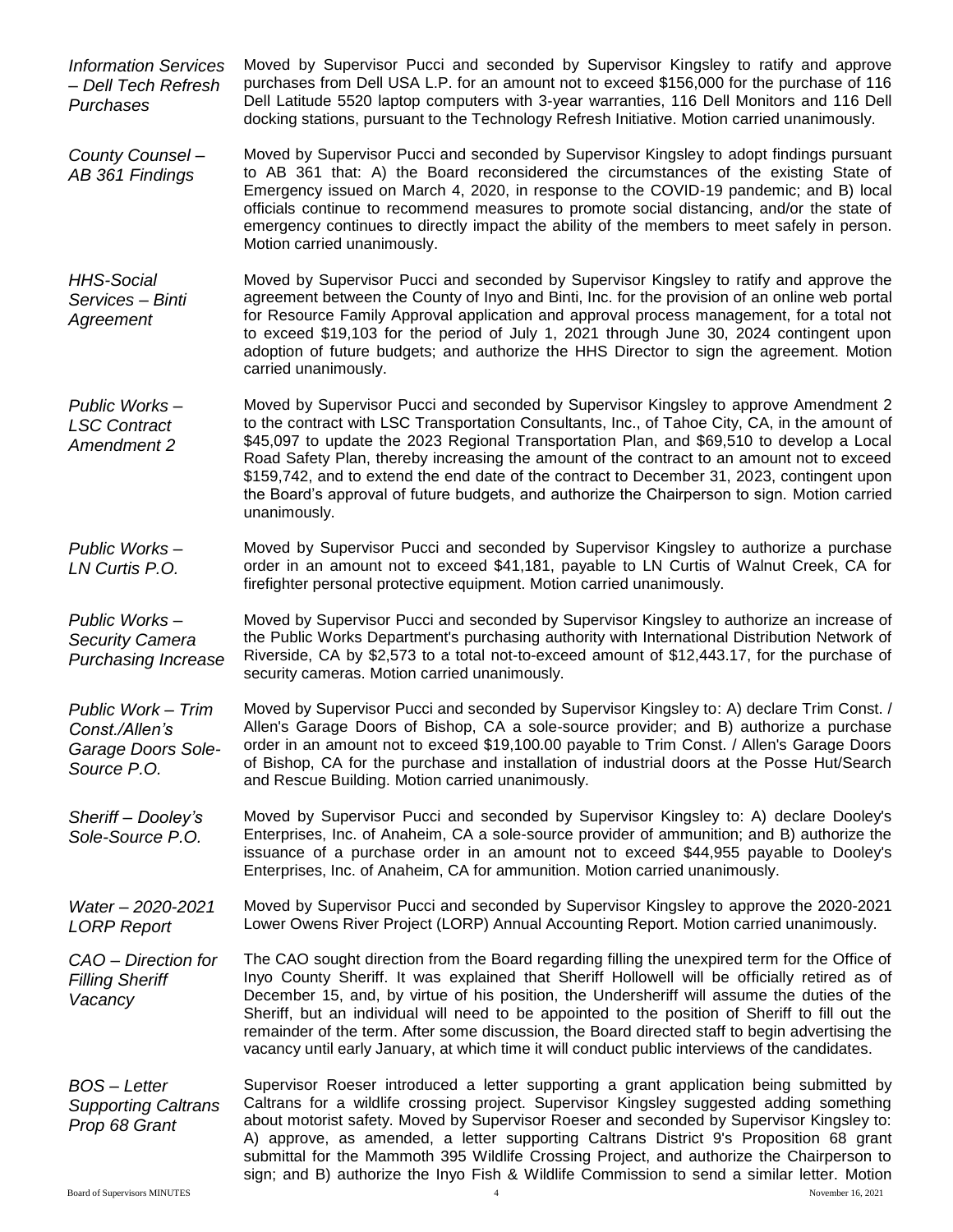carried unanimously.

*CAO-Economic Development – Eastern Sierra Business Resource Center Workshop* Administrative Analyst Miquela Beall conducted a workshop with the Board on the Eastern Sierra Small Business Resource Center Project including information on how the project came to fruition, status of the physical space, the community stakeholder workgroup, the business and operation plan, and launch of the center. Allan Pietrasanta of the Sierra Business Council spoke to express his excitement about the project, and thank the County for its support.

- *CAO – SSW19, LLC Lease Agreement* Moved by Supervisor Roeser and seconded by Supervisor Pucci to approve the lease agreement between the County of Inyo and SSW19, LLC of Bishop, CA, for the real property described as 269 Main Street, Bishop, California 93514, in an amount not to initially exceed \$3,000 per month for the period of December 1, 2021 through November 30, 2031, contingent upon the Board's approval of future budgets, and authorize the Chairperson to sign, contingent upon all appropriate signatures being obtained. Motion carried unanimously.
- *Water – OVGA Rep Direction* Water Department Director Aaron Steinwand sought direction for the Board to the Owens Valley Groundwater Authority representatives in advance of the Owens Valley Groundwater Authority special meeting scheduled for November 18, 2021. Dr. Steinwand reviewed the agenda, as well as the ongoing process to finalize the Groundwater Sustainability Plan. No specific direction was provided to the representatives.

*Public Works – Airport Budget Amendment*

Moved by Supervisor Totheroh and seconded by Supervisor Roeser to:

- A) amend the Fiscal Year 2021-2022 Bishop Airport Terminal Budget (630400) as follows: increase estimated revenue in Federal Grants (4998) by \$17,547; increase estimated revenue in Operating Transfers In (4998) by \$127,453; increase appropriation in Construction in Progress (5700) by \$95,000; and increase appropriation in External Charges (5124) by \$50,000 (*4/5ths vote required)*; and
- B) amend the Fiscal Year 2021-2022 CAO-ACO Budget (010201) as follows: increase appropriation in Operating Transfers Out (5801) by \$127,453 *(4/5ths vote required).* Motion carried unanimously.
- *County Counsel – Ordinance 1273* Moved by Supervisor Totheroh and seconded by Supervisor Pucci to approve proposed Ordinance 1273 titled, "An Ordinance of the Board of Supervisors of the County of Inyo, State of California, Repealing Chapter 1.12 of the Inyo County Code Regarding Supervisorial Districts." Motion carried unanimously.
- *BOS – ESJPA 2022 Representatives* Moved by Supervisor Roeser and seconded by Supervisor Pucci to nominate and confirm Supervisor Kingsley as a delegate and Recycling & Waste Management Superintendent Cap Aubrey as alternate to serve on the Rural County Representatives of California's (RCRC) Environmental Services Joint Powers Authority Board of Directors for calendar year 2022. Motion carried unanimously.
- *Clerk of the Board – Approval of Minutes* Moved by Supervisor Kingsley and seconded by Supervisor Pucci to approve the minutes of the regular Board of Supervisors meetings of October 5, October 12, October 19, October 26, and November 2, and the special Board meeting of October 7. Motion carried unanimously.
- *Public Comment* The Chairperson asked for public comment on items not calendared on the agenda.

The Assistant Clerk of the Board had not received additional written comment and nobody requested to speak to the Board via the "hand-raising" feature on Zoom.

*Board Member and Staff Reports* Supervisor Roeser said she attended the Veterans Day tribute in Big Pine, provided an update on the Caltrans projects in her district, and suggested there should be a grand opening celebration for the Bishop Airport, and that perhaps she and Chairperson Griffiths could facilitate another discussion about COVID.

> Supervisor Pucci said he attended the meeting of the Inyo County Emergency Medical Care Committee.

> Supervisor Totheroh said he and Supervisor Pucci and staff had their quarterly consultation meeting with the Bishop Tribe last week, and he will be attending a meeting of the Owens Valley Groundwater Authority Thursday.